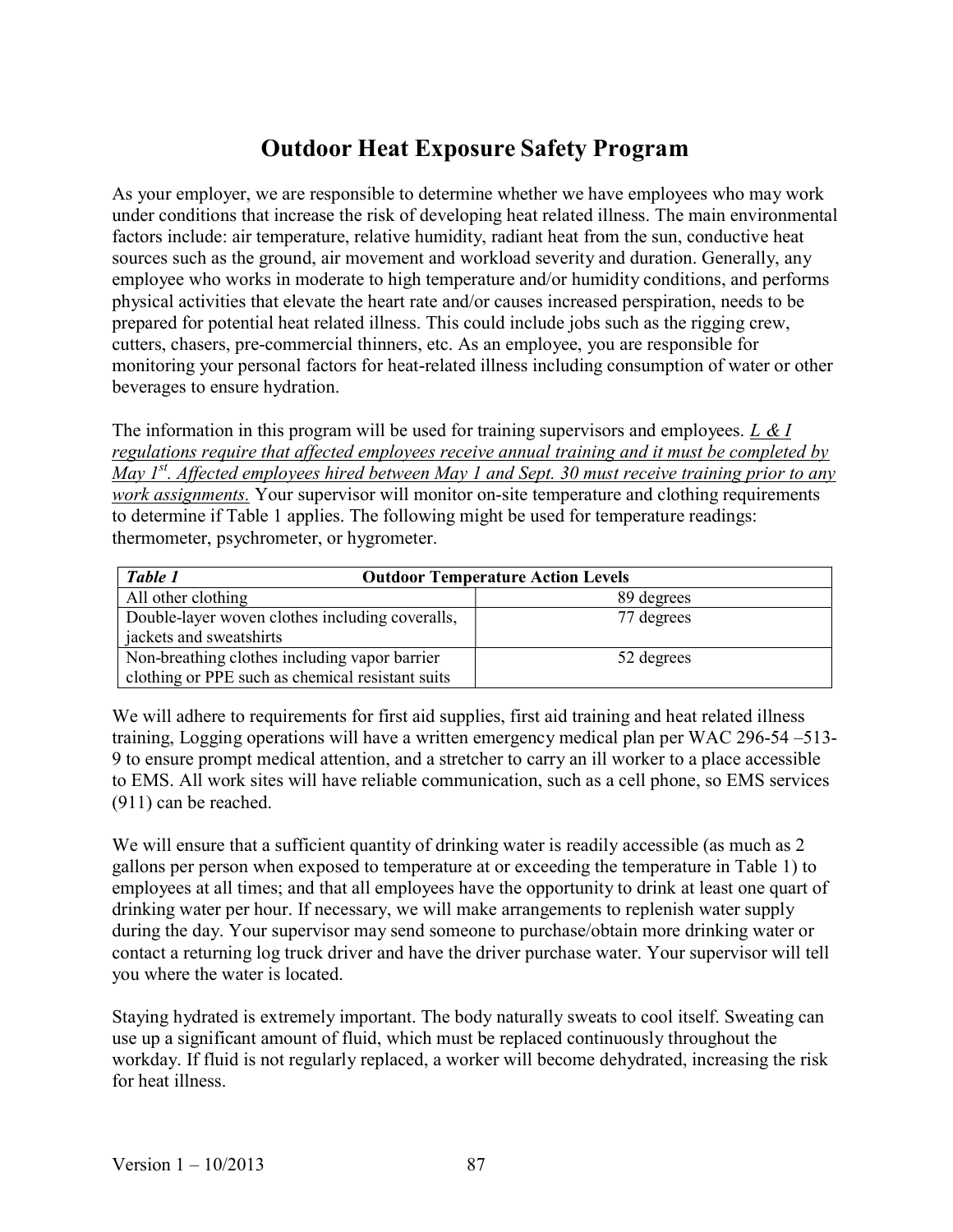It is very important that you protect yourself and other workers by learning the signs and symptoms of heat illness and how to treat it.

## How do you protect yourself from heat illness?

- Learn the signs and symptoms of heat illness and take them seriously.
- Drink plenty of water or sports drinks, even when not thirsty. Up to 4 cups per hour during the workday.
- Try to do the heaviest work during the cooler parts of the day.
- Adapt the pace of work to the heat take more breaks, go slower when possible.
- Build up a tolerance to the heat and your work slowly. The more you work in heat, the more your body gets used to it. This is called becoming acclimatized to heat, and can take 4-10 days depending on the person and working conditions.
- Wear light-weight, loose-fitting, light-colored, breathable (e.g. cotton) clothing.
- Take regular breaks in the shade. Generally there will be sufficient rest/break time between turns or when "gasing up" your saw or during lunch. However additional breaks will be provided as necessary. For example you may be instructed to sit out several turns to get additional rest/cooling. PPE, like leg protection, should be removed during rest breaks.
- Avoid alcohol, caffeinated drinks (coffee/pop) and heavy meals before or during work.
- Keep an eye on co-workers for symptoms of heat stress and notify a supervisor immediately.
- If you start feeling ill, stop what you are doing immediately and take steps to cool down. Immediately tell your supervisor.

## The three major forms of heat stress are heat cramps, heat exhaustion and heat stroke. Heat exhaustion is a serious problem, and heat stroke can kill you.

| Heat-<br>related<br><i>illness</i> | <b>Signs and Symptoms</b>                                                                                           | <b>First Aid</b>                                                                                                                                                                                                                                                                                                                                      |
|------------------------------------|---------------------------------------------------------------------------------------------------------------------|-------------------------------------------------------------------------------------------------------------------------------------------------------------------------------------------------------------------------------------------------------------------------------------------------------------------------------------------------------|
| <b>Heat</b><br>Cramps              | Muscle cramps or<br>spasms<br>Grasping the affected<br>area<br>Abnormal body<br>$\overline{\phantom{a}}$<br>posture | Drink water or sport drinks<br>$\overline{\phantom{a}}$<br>Rest, cool down<br>$\blacksquare$<br>Massage affected muscle<br>$\overline{\phantom{a}}$<br>Get medical evaluation if cramps persist                                                                                                                                                       |
| <b>Heat</b><br><b>Exhaustion</b>   | Heavy sweating<br>Pale, cool skin<br>$\overline{\phantom{a}}$<br>Headache<br>Weakness<br><b>Dizziness</b>           | Move to shade or air conditioned vehicle and loosen<br>clothing; do not leave him or her alone<br>Spray water or apply cool, wet cloths to head and torso<br>$\overline{\phantom{a}}$<br>Lay on back and elevate legs<br>$\overline{\phantom{a}}$<br>Encourage person to drink cool liquids, preferably a<br>$\overline{\phantom{a}}$<br>sports drink |